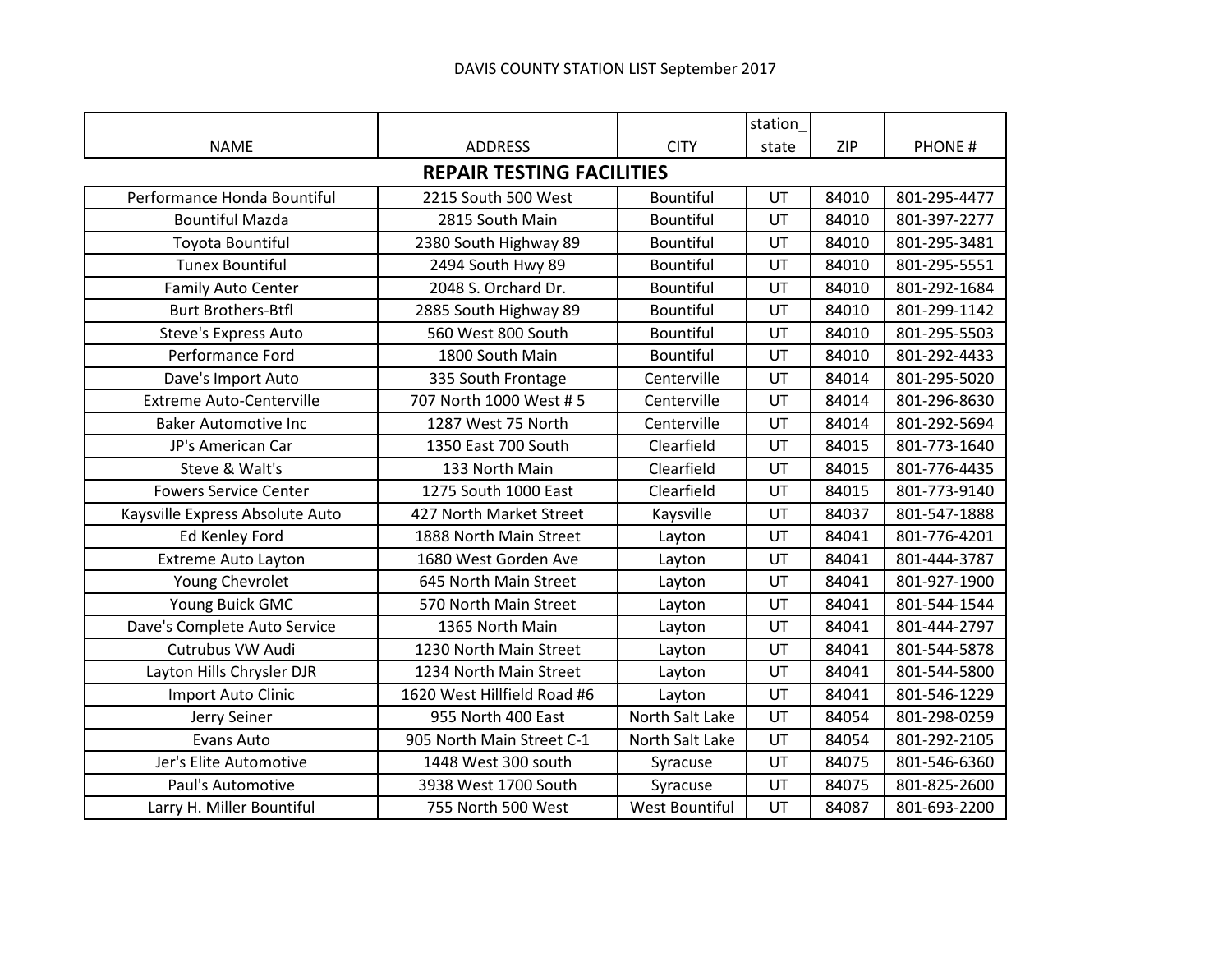## DAVIS COUNTY STATION LIST September 2017

| <b>Richard Rowe West Bountiful</b> | 520 WEST 2200 NORTH               | West Bountiful     | UT | 84087 | 801-295-7772 |
|------------------------------------|-----------------------------------|--------------------|----|-------|--------------|
| Murdock Chevrolet                  | 2375 South 625 West               | <b>Woods Cross</b> | UT | 84087 | 801-298-8090 |
|                                    |                                   |                    |    |       |              |
|                                    | <b>REGULAR TESTING FACILITIES</b> |                    |    |       |              |
| Ray's Muffler Service-Btfl         | 792 South 500 West                | <b>Bountiful</b>   | UT | 84010 | 801-292-4731 |
| John Egan Auto                     | 385 South Main                    | <b>Bountiful</b>   | UT | 84010 | 801-298-1448 |
| Jiffy Lube Bountiful               | 327 West 500 South                | <b>Bountiful</b>   | UT | 84010 | 801-292-5061 |
| <b>Bountiful Tire and Auto</b>     | 400 West 500 South                | <b>Bountiful</b>   | UT | 84010 | 801-294-2559 |
| <b>Big O Tires of Bountiful</b>    | 25 South 500 West                 | <b>Bountiful</b>   | UT | 84010 | 801-295-9425 |
| Aaron's Auto Pro                   | 845 South 500 West                | Bountiful          |    | 84010 | 801-295-6891 |
| Hammer's Automotive                | 1178 South 425 West               | Bountiful          | UT | 84010 | 801-295-3314 |
| Jay's Tire Pros                    | 620 South 500 West                | <b>Bountiful</b>   | UT | 84010 | 801-397-2707 |
| Shane's Automotive                 | 2065 South Orchard Drive          | Bountiful          | UT | 84010 | 801-298-4615 |
| Harrison Imports                   | 2773 South Main Street            | <b>Bountiful</b>   | UT | 84010 | 801-295-8600 |
| Andy's Lube and Service LLC.       | 1309 South 500 West               | Bountiful          | UT | 84010 | 801-298-2592 |
| Lodder Automotive                  | 520 West 600 South                | Bountiful          | UT | 84010 | 801-292-0261 |
| <b>Affinity Auto</b>               | 2929 South Hiway 89               | <b>Bountiful</b>   | UT | 84010 | 801-397-1100 |
| Our Guys Auto                      | 600 North 850 West # G            | <b>Bountiful</b>   | UT | 84010 | 801-300-8990 |
| The Garage                         | 390 South 200 West                | <b>Bountiful</b>   | UT | 84010 | 801-296-2126 |
| Jiffy Lube Centerville             | 300 West Parrish Lane             | Centerville        | UT | 84014 | 801-298-3277 |
| Ron's Service                      | 278 North Main                    | Centerville        | UT | 84014 | 801-295-3648 |
| <b>Centerville Tire Factory</b>    | 220 West 400 North                | Centerville        | UT | 84014 | 801-295-0532 |
| <b>Grease Monkey Centerville</b>   | 55 West Parrish Lane              | Centerville        | UT | 84014 | 801-294-8701 |
| The Garage                         | 825 South Frontage Road           | Centerville        | UT | 84014 | 801-296-2126 |
| Michael's Main Street Service      | 346 South Main Street             | Centerville        | UT | 84014 | 801-294-4784 |
| JD Special Services                | 442 North Main #D                 | Clearfield         | UT | 84015 | 801-510-7827 |
| Dee's Service Center               | 160 South Main                    | Clearfield         | UT | 84015 | 801-825-5788 |
| JR's Service Center                | 196 North Main                    | Clearfield         | UT | 84015 | 801-728-9717 |
| H & L Auto Repair                  | 520 West 1700 South Suite # 1     | Clearfield         | UT | 84015 | 801-525-0322 |
| <b>Redd's Shell Quick</b>          | 490 East Antelope Dr              | Clearfield         | UT | 84015 | 801-614-0444 |
| Horsepower Unlimited               | 640 South Main Street             | Clearfield         | UT | 84015 | 801-776-6412 |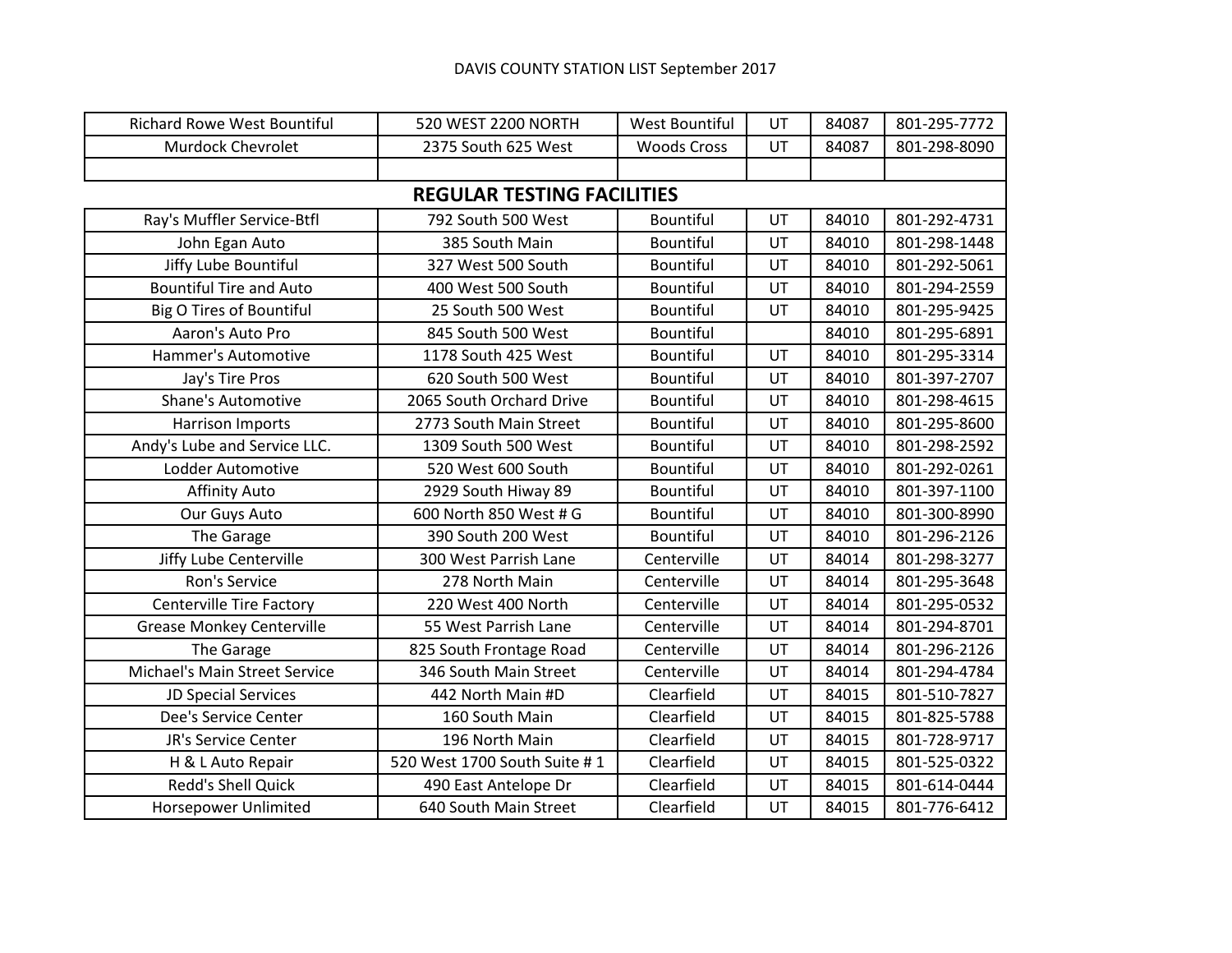| El Chamo Auto Repair LLC              | 325 West Antelope Dr. #7    | Clearfield      | UT | 84015 | 801-577-4825 |
|---------------------------------------|-----------------------------|-----------------|----|-------|--------------|
| C & M Tires                           | 548 North Main              | Clearfield      | UT | 84015 | 801-773-8159 |
| <b>Elder Master Muffler</b>           | 239 East 200 South          | Clearfield      | UT | 84015 | 801-776-1100 |
| <b>Elmers Auto Clinic</b>             | 385 East 450 South          | Clearfield      | UT | 84015 | 801-773-0270 |
| Jones Tire and Auto                   | 869 West 1600 South         | Clearfield      | UT | 84015 | 801-776-8800 |
| <b>Henry Clay Motors</b>              | 730 South State Street      | Clearfield      | UT | 84015 | 801-416-8885 |
| Kings Auto Repair                     | 1181 South State Street     | Clearfield      | UT | 84015 | 801-546-6460 |
| <b>Steve's Automotive Specialists</b> | 975 East 700 South          | Clearfield      | UT | 84015 | 801-820-2015 |
| Vega Auto Emissions                   | 214 South State Street      | Clearfield      | UT | 84015 | 801-719-4852 |
| Vera's Auto Emission and Safety       | 325 West 1700 South # 6     | Clearfield      | UT | 84015 | 801-628-9757 |
| Robb's Auto Crew                      | 325 West 1700 South #4      | Clearfield      | UT | 84015 | 801-725-6885 |
| <b>Sterling Quality Tire</b>          | 1078 West 1800 North        | Clinton         | UT | 84015 | 801-728-0525 |
| <b>Grease Monkey Clinton</b>          | 2142 West 1800 North        | Clinton         | UT | 84015 | 801-728-3456 |
| Lynn Woods Service II Clinton         | 1803 West 1800 North #E-1   | Clinton         | UT | 84015 | 801-776-2886 |
| Jiffy Lube Clinton                    | 1953 North 2000 West        | Clinton         | UT | 84015 | 801-784-7952 |
| <b>Farmington Service</b>             | 92 North Main               | Farmington      | UT | 84025 | 801-451-2352 |
| Burt Brothers-Farmington              | 976 West Shepard Lane       | Farmington      | UT | 84025 | 801-451-4590 |
| Mercedes Benz of Farmington           | 555 West Bourne Circle      | Farmington      | UT | 84025 | 801-447-3300 |
| Firestone Complete Auto Care          | 7440 6th Street Bldg 420    | <b>Hill AFB</b> | UT | 84056 | 801-776-1793 |
| Hill AFB Vehicle Maint. (LGRV)        | 6073 Elm Lane Bldg # 1251   | <b>Hill AFB</b> | UT | 84056 | 801-586-7200 |
| Auto Hobby Shop - 75 SPTGSVRS         | 7288 11th Street Bldg. #534 | <b>Hill AFB</b> | UT | 84056 | 801-777-3476 |
| Rob's Automotive Repair               | 132 North 100 West          | Kaysville       | UT | 84037 | 801-544-2035 |
| Jiffy Lube Kaysville                  | 215 West 200 North Suite D  | Kaysville       | UT | 84037 | 801-593-0117 |
| Big O Tires Kaysville                 | 320 North Main Street       | Kaysville       | UT | 84037 | 801-546-1326 |
| Egan Automotive Flint                 | 320 North Flint St.         | Kaysville       | UT | 84037 | 801-444-0880 |
| Egan Automotive Main                  | 107 North Main              | Kaysville       | UT | 84037 | 801-444-0880 |
| DAVIS COUNTY TECH CNTR                | 520 West Old Mill Lane      | Kaysville       | UT | 84037 | 801-546-8860 |
| <b>Experienced Automotive Inc</b>     | 602 Old Mill Lane           | Kaysville       | UT | 84037 | 801-444-7142 |
| Worldwide Environmental               | 520 West Old Mill Lane      | Kaysville       | UT | 84037 | 801-546-8860 |
| Young Mazda                           | 220 North 650 West          | Kaysville       | UT | 84037 | 801-927-2400 |
| <b>Main Street Service</b>            | 45 North Main               | Layton          | UT | 84041 | 801-544-4134 |
| <b>Master Muffler Layton</b>          | 1591 North Main             | Layton          | UT | 84041 | 801-825-2281 |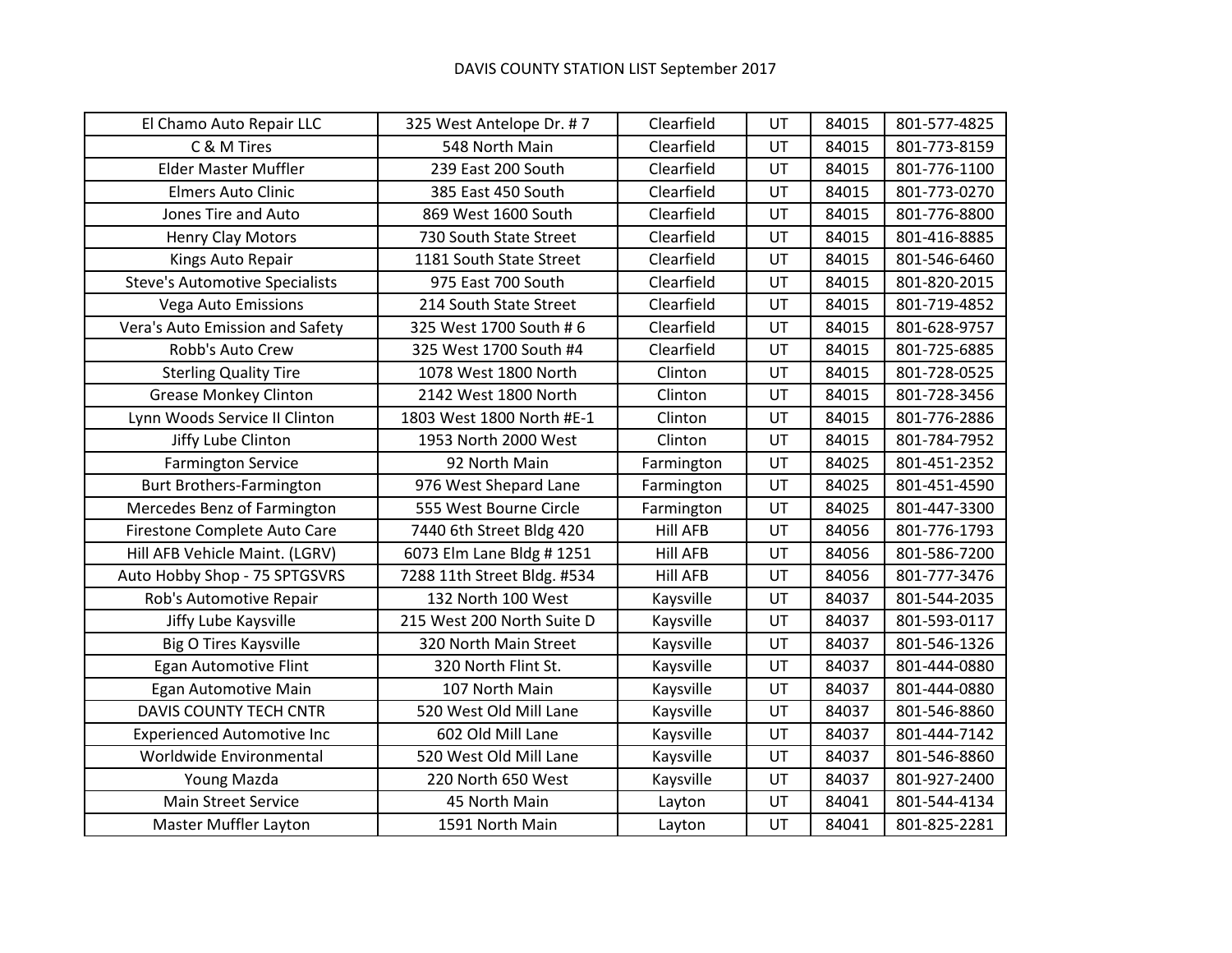| <b>B &amp; B Auto</b>           | 687 North Main                 | Layton          | UT | 84041 | 801-513-5227 |
|---------------------------------|--------------------------------|-----------------|----|-------|--------------|
| Lynn Wood Layton                | 256 North Fairfield            | Layton          | UT | 84040 | 801-544-3336 |
| <b>Hertz Car Sales</b>          | 1573 North Main                | Layton          | UT | 84041 | 801-773-6300 |
| Shadetree Automotive            | 757 East Highway 193           | Layton          | UT | 84041 | 801-771-6711 |
| Jiffy Lube Layton               | 1370 North Main Street         | Layton          | UT | 84041 | 801-546-6760 |
| Hatch Auto Repair               | 330 South Fort Lane            | Layton          | UT | 84041 | 801-544-1272 |
| Cutrubus Suzuki of Layton       | 1711 North Main                | Layton          | UT | 84041 | 801-614-3000 |
| <b>BJ's American Car Care</b>   | 685 South Main                 | Layton          | UT | 84041 | 801-593-1800 |
| <b>B&amp;R Rides LLC</b>        | 2046 North Fort Lane           | Layton          | UT | 84041 | 801-771-1155 |
| Jiffy Lube Fairfield            | 236 North Fairfield Road       | Layton          | UT | 84040 | 801-544-5041 |
| Layton Tunex                    | 1141 West Antelope Dr.         | Layton          | UT | 84040 | 801-776-1786 |
| Roger's Car Care LLC            | 236 North Fairfield Road       | Layton          | UT | 84040 | 801-544-5636 |
| Ras's Automotive                | 1375 North Main                | Layton          | UT | 84041 | 801-544-8263 |
| Jed's Treads Tire and Service   | 235 North Main Street          | Layton          | UT | 84041 | 801-544-4476 |
| Meineke Econo Lube              | 2085 North Hill Field Road     | Layton          | UT | 84041 | 801-896-0185 |
| Trav's Tire Pro                 | 1159 West Antelope Dr.         | Layton          | UT | 84041 | 801-776-5510 |
| All Repair Auto Care LLC        | 196 North Sugar Street ste. #5 | Layton          | UT | 84041 | 801-444-9995 |
| Young Kia                       | 308 North Main St              | Layton          | UT | 84041 | 801-444-2277 |
| <b>Olaya's Motorsports LLC</b>  | 1501 North Main Street         | Layton          | UT | 84041 | 801-416-0785 |
| All Star Auto Brokers           | 556 North Marshall Way # D     | Layton          | UT | 84041 | 801-200-5268 |
| <b>Tech 100</b>                 | 1449 North Angel St #5         | Layton          | UT | 84041 | 801-593-9049 |
| Jiffy Lube Reynolds Auto Care   | 989 North Hwy 89               | North Salt Lake | UT | 84054 | 801-296-1921 |
| <b>Master Muffler and Brake</b> | 1025 North Highway 89          | North Salt Lake | UT | 84054 | 801-513-5135 |
| <b>Quick Emissions</b>          | 3747 South Highway 89          | Bountiful       | UT | 84010 | 801-294-2404 |
| Menlove Rent 2 Own Auto LLC     | 401 North 400 West             | North Salt Lake | UT | 84054 | 801-294-2859 |
| King Quality Auto Repair        | 7269 South 1200 East           | South Weber     | UT | 84405 | 801-814-7690 |
| L & J Auto                      | 7420 South 1025 East           | South Weber     | UT | 84405 | 801-476-8902 |
| M & J Auto Repair               | 2059 North Main Street         | Sunset          | UT | 84015 | 801-776-2589 |
| <b>MB Auto Performance</b>      | 2441 North Main #7             | Sunset          | UT | 84015 | 801-825-2995 |
| <b>Charlie's Service</b>        | 1901 North Main                | Sunset          | UT | 84015 | 801-773-1193 |
| Kano & Sons                     | 2047 West 1700 South           | Syracuse        | UT | 84075 | 801-825-3924 |
| Jiffy Lube Syracuse             | 1129 West 1700 South           | Syracuse        | UT | 84075 | 801-825-9300 |